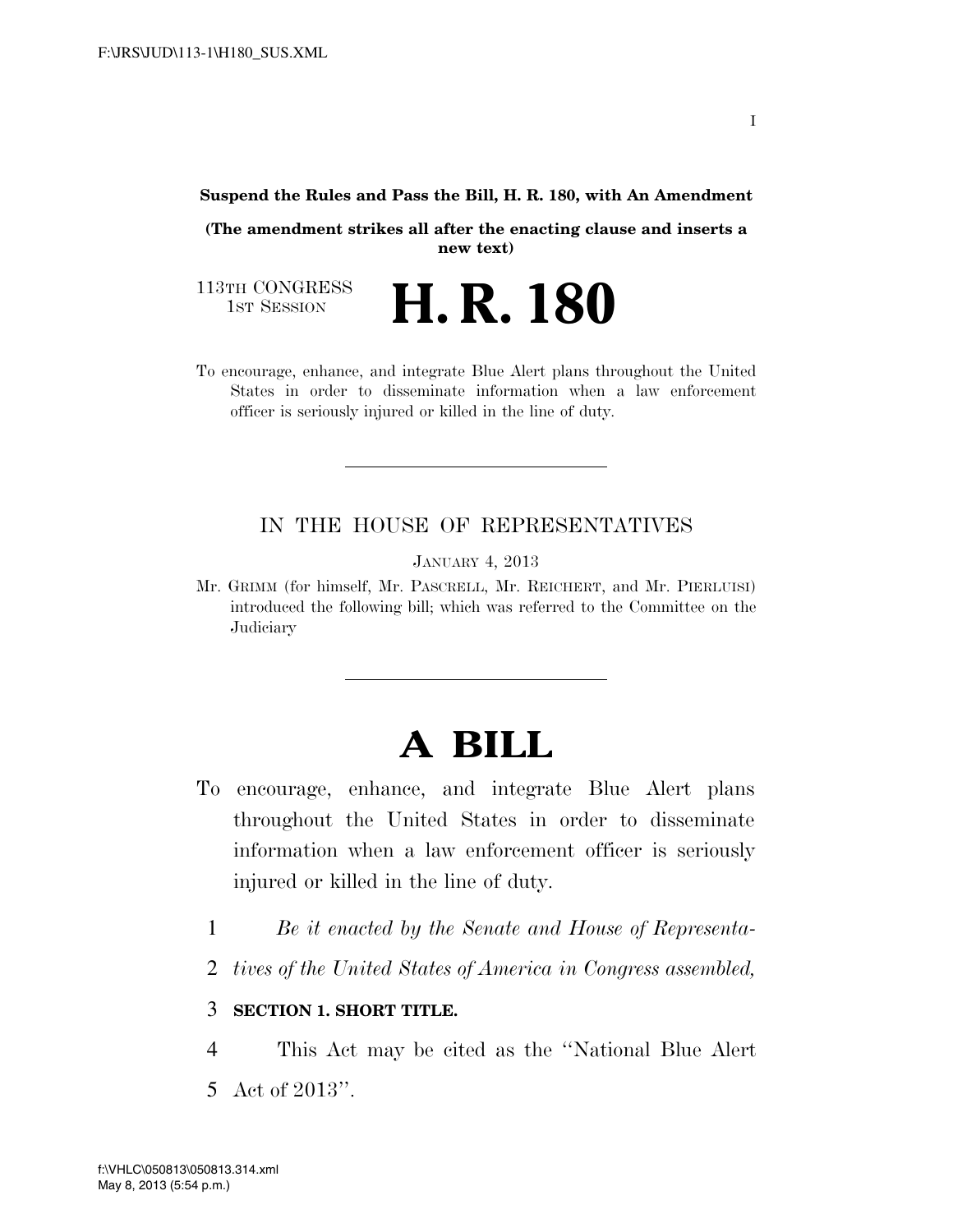# **SEC. 2. DEFINITIONS.**

In this Act:

| 3              | (1) COORDINATOR.—The term "Coordinator"                |
|----------------|--------------------------------------------------------|
| $\overline{4}$ | means the Blue Alert Coordinator of the Depart-        |
| 5              | ment of Justice designated under section $4(a)$ .      |
| 6              | (2) BLUE ALERT.—The term "Blue Alert"                  |
| 7              | means information relating to the serious injury or    |
| 8              | death of a law enforcement officer in the line of duty |
| 9              | sent through the network.                              |
| 10             | (3) BLUE ALERT PLAN.—The term "Blue Alert              |
| 11             | plan" means the plan of a State, unit of local gov-    |
| 12             | ernment, or Federal agency participating in the net-   |
| 13             | work for the dissemination of information received     |
| 14             | as a Blue Alert.                                       |
| 15             | (4) LAW ENFORCEMENT OFFICER.—The term                  |
| 16             | "law enforcement officer" shall have the same mean-    |
| 17             | ing as in section 1204 of the Omnibus Crime Con-       |
| 18             | trol and Safe Streets Act of 1968 (42 U.S.C.           |
| 19             | 3796b).                                                |
| 20             | (5) NETWORK.—The term "network" means                  |
| 21             | the Blue Alert communications network established      |
| <u>22</u>      | by the Attorney General under section 3.               |
| 23             | (6) STATE.—The term "State" means each of              |
| 24             | the 50 States, the District of Columbia, Puerto Rico,  |
| 25             | the United States Virgin Islands, Guam, American       |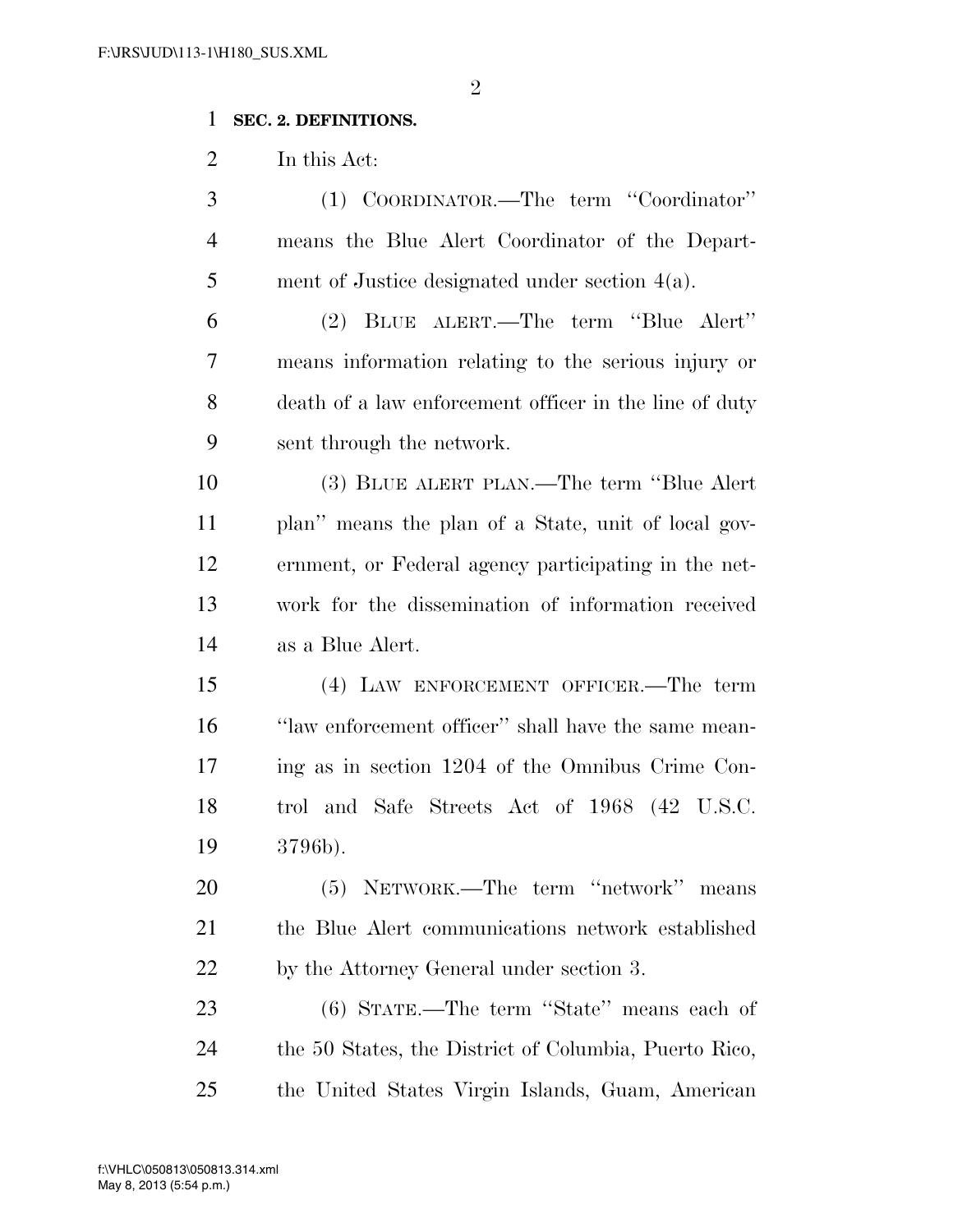Samoa, and the Commonwealth of the Northern Mariana Islands.

#### **SEC. 3. BLUE ALERT COMMUNICATIONS NETWORK.**

 The Attorney General shall establish a national Blue Alert communications network within the Department of Justice to issue Blue Alerts through the initiation, facilita- tion, and promotion of Blue Alert plans, in coordination with States, units of local government, law enforcement agencies, and other appropriate entities.

#### **SEC. 4. BLUE ALERT COORDINATOR; GUIDELINES.**

 (a) COORDINATION WITHIN DEPARTMENT OF JUS- TICE.—The Attorney General shall assign an existing offi- cer of the Department of Justice to act as the national coordinator of the Blue Alert communications network.

 (b) DUTIES OF THE COORDINATOR.—The Coordi-nator shall—

 (1) provide assistance to States and units of 18 local government that are using Blue Alert plans;

 (2) establish voluntary guidelines for States and units of local government to use in developing Blue Alert plans that will promote compatible and inte- grated Blue Alert plans throughout the United States, including—

 (A) a list of the resources necessary to es-tablish a Blue Alert plan;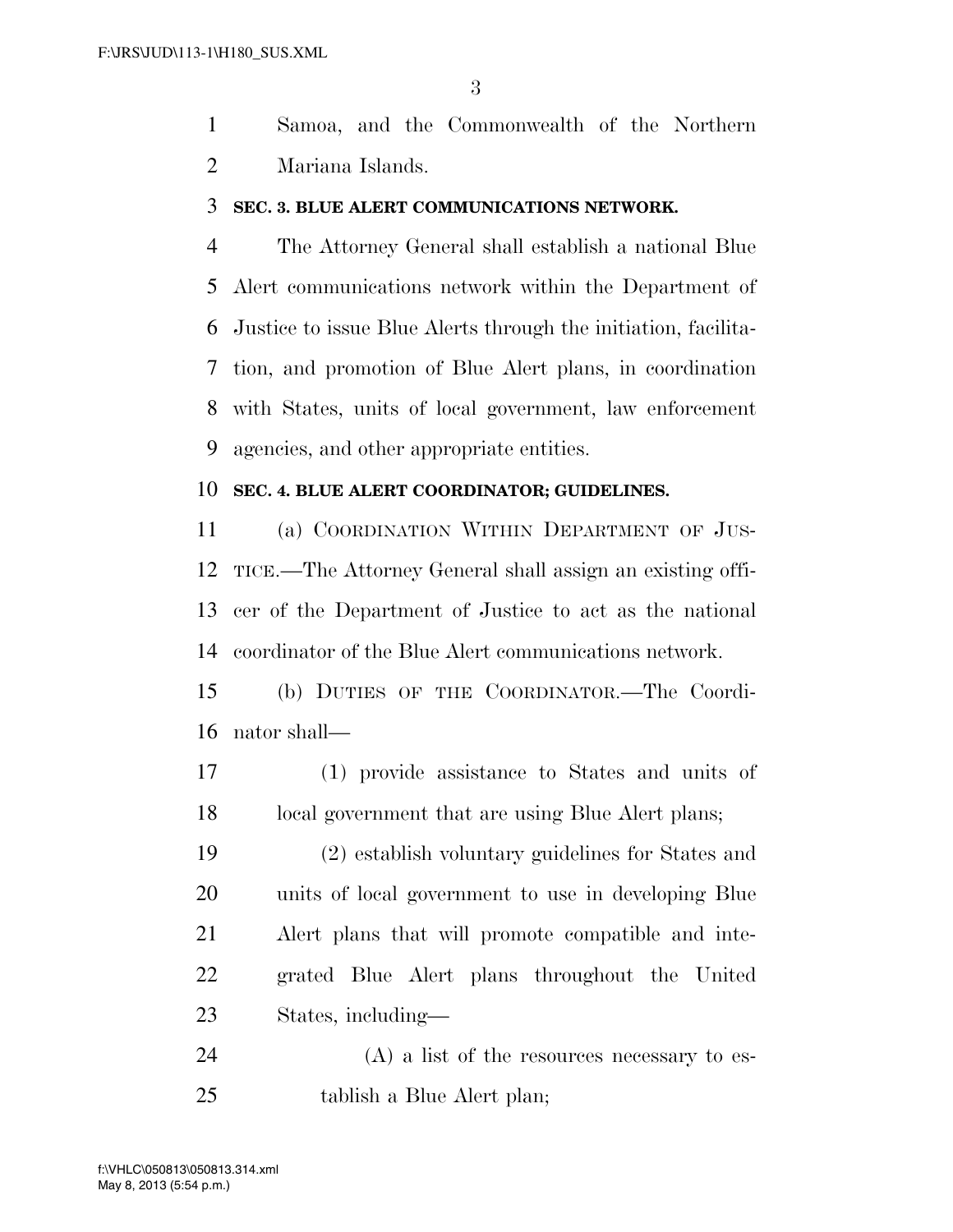| $\mathbf{1}$   | (B) criteria for evaluating whether a situa-    |
|----------------|-------------------------------------------------|
| $\overline{2}$ | tion warrants issuing a Blue Alert;             |
| 3              | (C) guidelines to protect the privacy, dig-     |
| $\overline{4}$ | nity, independence, and autonomy of any law     |
| 5              | enforcement officer who may be the subject of   |
| 6              | a Blue Alert and the family of the law enforce- |
| 7              | ment officer;                                   |
| 8              | (D) guidelines that a Blue Alert should         |
| 9              | only be issued with respect to a law enforce-   |
| 10             | ment officer if—                                |
| 11             | (i) the law enforcement agency in-              |
| 12             | volved—                                         |
| 13             | $(I)$ confirms—                                 |
| 14             | (aa) the death or serious in-                   |
| 15             | jury of the law enforcement offi-               |
| 16             | cer; or                                         |
| 17             | (bb) the attack on the law                      |
| 18             | officer and that<br>enforcement                 |
| 19             | there is an indication of the                   |
| 20             | death or serious injury of the of-              |
| 21             | ficer; or                                       |
| 22             | (II) concludes that the law en-                 |
| 23             | forcement officer is missing in the line        |
| 24             | of duty;                                        |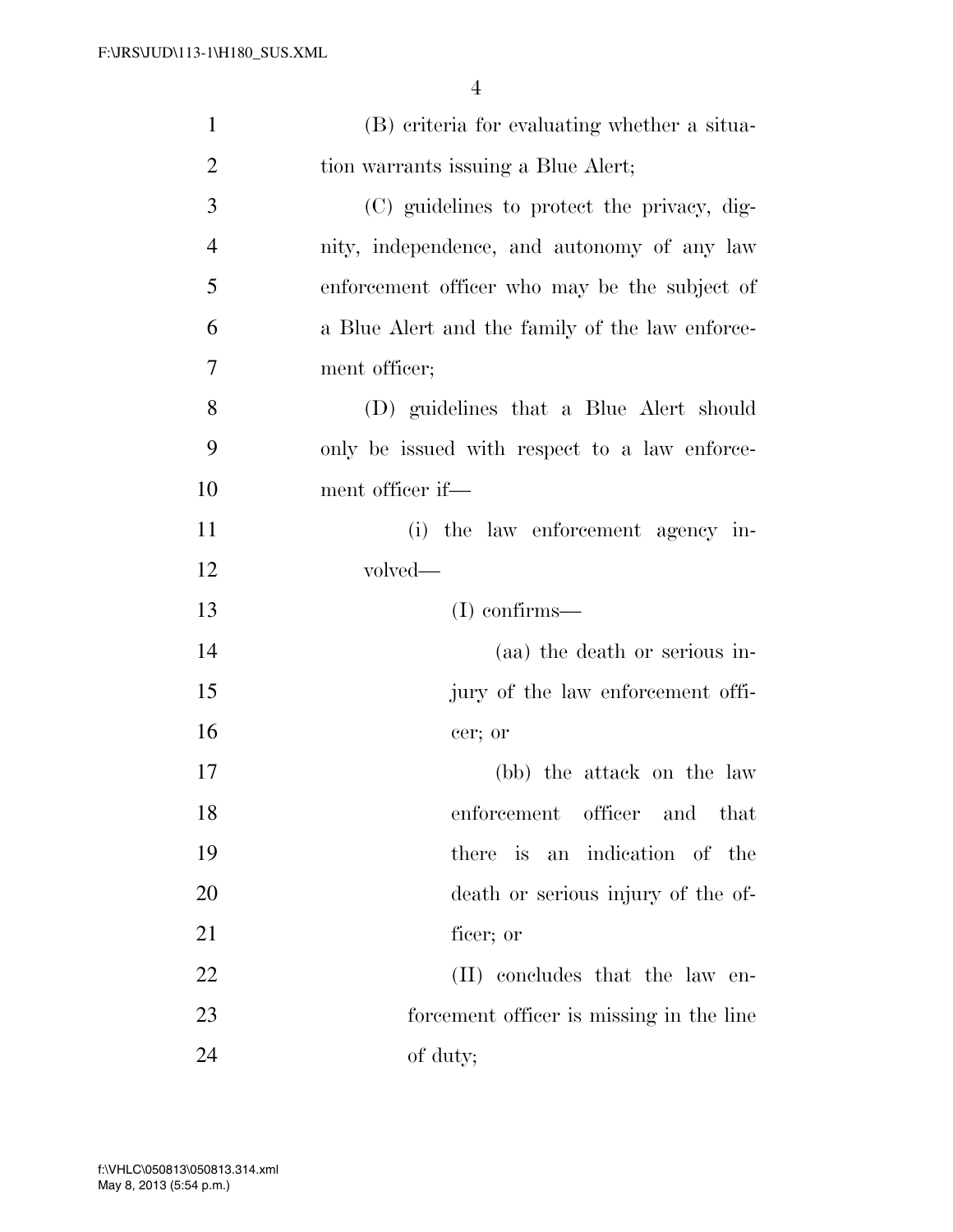| $\mathbf{1}$   | (ii) there is an indication of serious        |
|----------------|-----------------------------------------------|
| $\overline{2}$ | injury to or death of the law enforcement     |
| 3              | officer;                                      |
| $\overline{4}$ | (iii) the suspect involved has not been       |
| 5              | apprehended; and                              |
| 6              | (iv) there is sufficient descriptive in-      |
| 7              | formation of the suspect involved and any     |
| 8              | relevant vehicle and tag numbers;             |
| 9              | (E) guidelines—                               |
| 10             | (i) that information relating to a law        |
| 11             | enforcement officer who is seriously in-      |
| 12             | jured or killed in the line of duty should be |
| 13             | provided to the National Crime Informa-       |
| 14             | tion Center database operated by the Fed-     |
| 15             | eral Bureau of Investigation under section    |
| 16             | 534 of title 28, United States Code, and      |
| 17             | any relevant crime information repository     |
| 18             | of the State involved;                        |
| 19             | (ii) that a Blue Alert should, to the         |
| 20             | maximum extent practicable (as deter-         |
| 21             | mined by the Coordinator in consultation      |
| 22             | with law enforcement agencies of States       |
| 23             | and units of local governments), be limited   |
| 24             | to the geographic areas most likely to fa-    |
| 25             | cilitate the apprehension of the suspect in-  |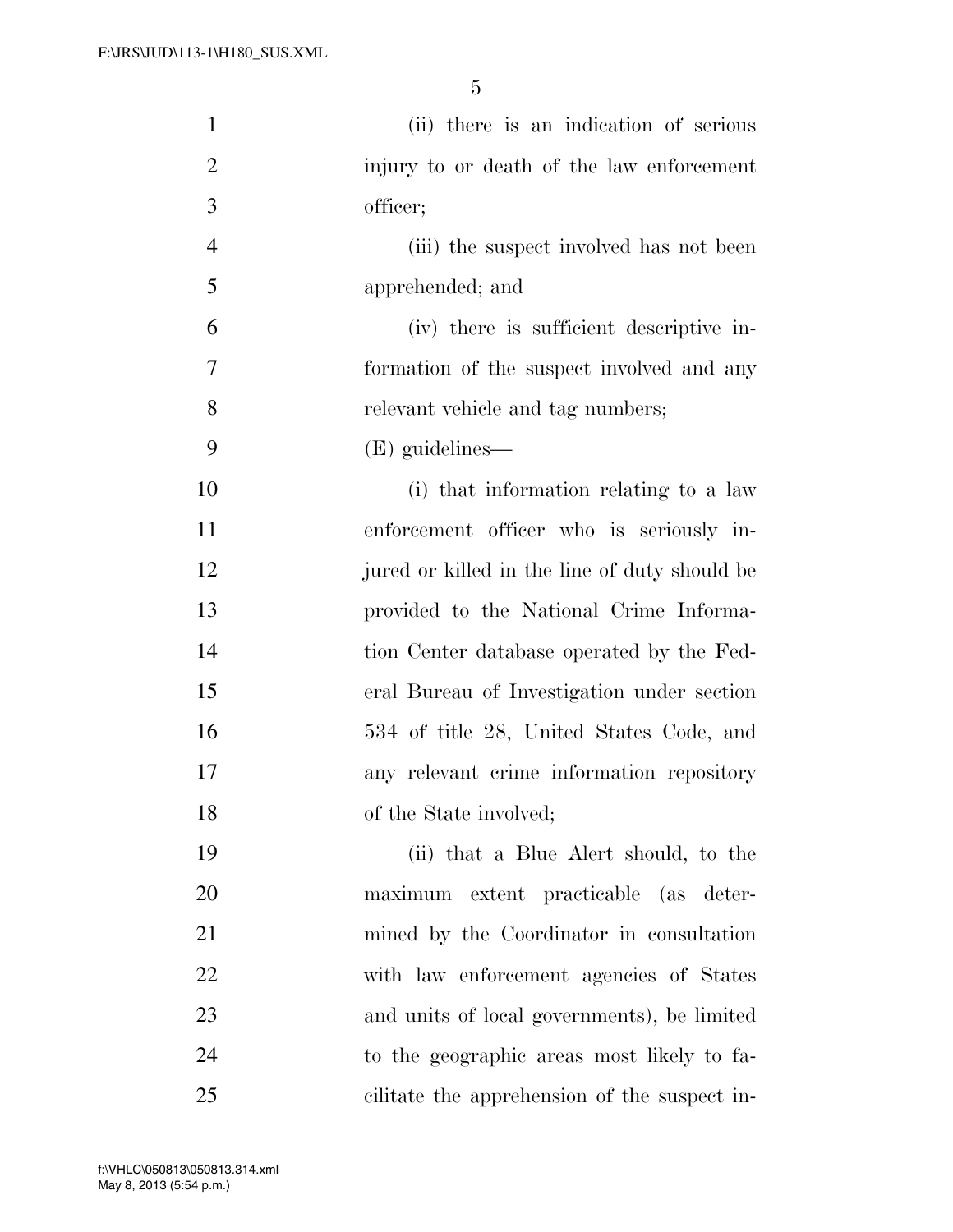volved or which the suspect could reason-

| $\overline{c}$ | ably reach, which should not be limited to             |
|----------------|--------------------------------------------------------|
| 3              | State lines;                                           |
| $\overline{4}$ | (iii) for law enforcement agencies of                  |
| 5              | States or units of local government to de-             |
| 6              | velop plans to communicate information to              |
| $\overline{7}$ | neighboring States to provide for seamless             |
| 8              | communication of a Blue Alert; and                     |
| 9              | (iv) providing that a Blue Alert                       |
| 10             | should be suspended when the suspect in-               |
| 11             | volved is apprehended or when the law en-              |
| 12             | forcement agency involved determines that              |
| 13             | the Blue Alert is no longer effective; and             |
| 14             | $(F)$ guidelines for—                                  |
| 15             | the issuance of Blue Alerts<br>(i)                     |
| 16             | through the network; and                               |
| 17             | (ii) the extent of the dissemination of                |
| 18             | alerts issued through the network;                     |
| 19             | (3) develop protocols for efforts to apprehend         |
| 20             | suspects that address activities during the period be- |
| 21             | ginning at the time of the initial notification of a   |
| 22             | law enforcement agency that a suspect has not been     |
| 23             | apprehended and ending at the time of apprehension     |
| 24             | of a suspect or when the law enforcement agency in-    |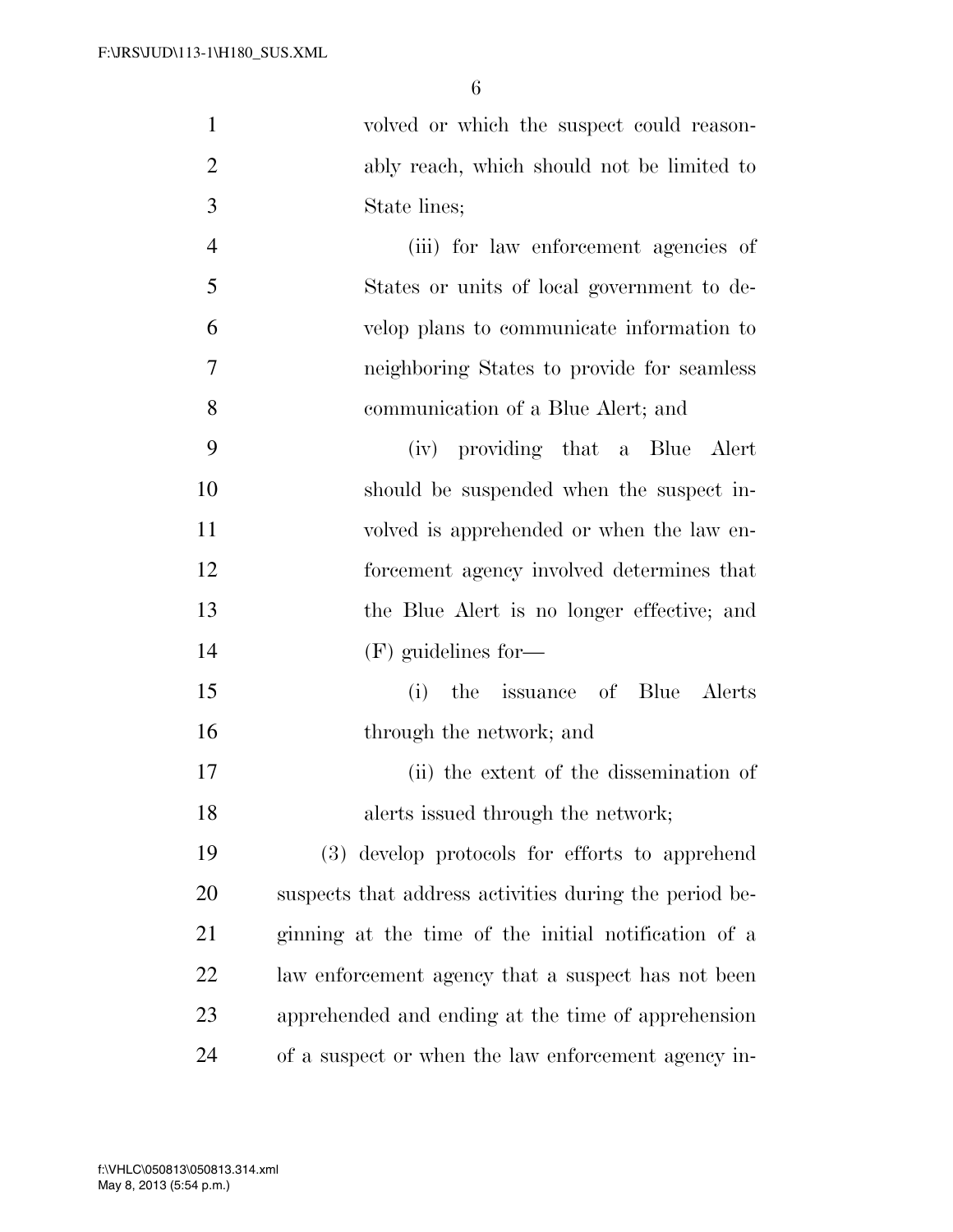| $\mathbf{1}$   | volved determines that the Blue Alert is no longer     |
|----------------|--------------------------------------------------------|
| $\overline{2}$ | effective, including protocols regulating—             |
| 3              | (A) the use of public safety communica-                |
| $\overline{4}$ | tions;                                                 |
| 5              | (B) command center operations; and                     |
| 6              | (C) incident review, evaluation, debriefing,           |
| 7              | and public information procedures;                     |
| 8              | (4) work with States to ensure appropriate re-         |
| 9              | gional coordination of various elements of the net-    |
| 10             | work;                                                  |
| 11             | (5) establish an advisory group to assist States,      |
| 12             | units of local government, law enforcement agencies,   |
| 13             | and other entities involved in the network with initi- |
| 14             | ating, facilitating, and promoting Blue Alert plans,   |
| 15             | which shall include—                                   |
| 16             | (A) to the maximum extent practicable,                 |
| 17             | representation from the various geographic re-         |
| 18             | gions of the United States; and                        |
| 19             | (B) members who are—                                   |
| 20             | (i) representatives of a law enforce-                  |
| 21             | ment organization representing rank-and-               |
| 22             | file officers;                                         |
| 23             | (ii) representatives of other law en-                  |
| 24             | forcement agencies and public safety com-              |
| 25             | munications;                                           |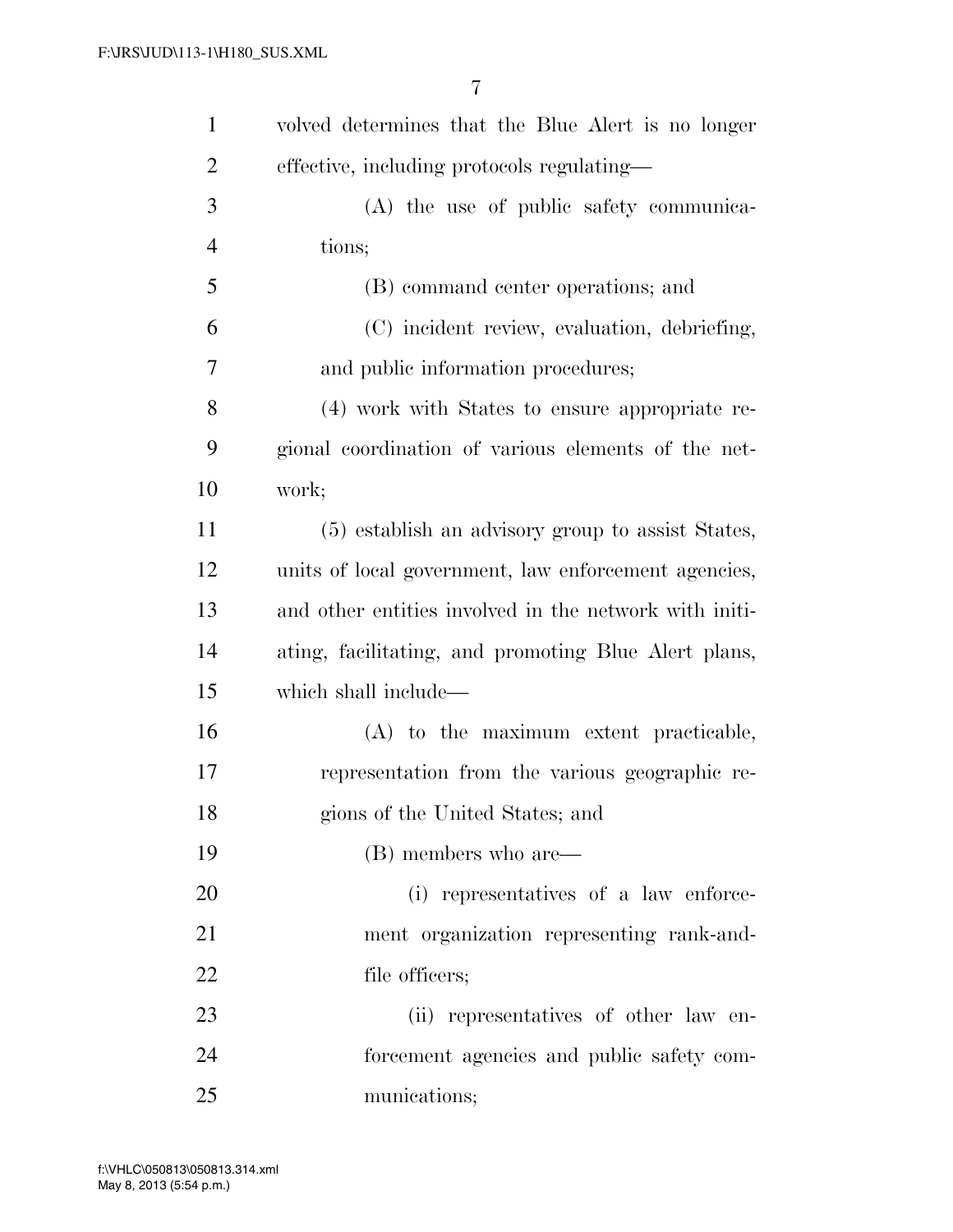| $\mathbf{1}$   | (iii) broadcasters, first responders,                   |
|----------------|---------------------------------------------------------|
| $\overline{2}$ | dispatchers, and radio station personnel;               |
| 3              | and                                                     |
| $\overline{4}$ | (iv) representatives of any other indi-                 |
| 5              | viduals or organizations that the Coordi-               |
| 6              | nator determines are necessary to the suc-              |
| 7              | cess of the network;                                    |
| 8              | $(6)$ act as the nationwide point of contact for-       |
| 9              | (A) the development of the network; and                 |
| 10             | (B) regional coordination of Blue Alerts                |
| 11             | through the network; and                                |
| 12             | $(7)$ determine—                                        |
| 13             | (A) what procedures and practices are in                |
| 14             | use for notifying law enforcement and the pub-          |
| 15             | lic when a law enforcement officer is killed or         |
| 16             | seriously injured in the line of duty; and              |
| 17             | (B) which of the procedures and practices               |
| 18             | are effective and that do not require the ex-           |
| 19             | penditure of additional resources to implement.         |
| 20             | (e) LIMITATIONS.—                                       |
| 21             | (1) VOLUNTARY PARTICIPATION.—The guide-                 |
| 22             | lines established under subsection $(b)(2)$ , protocols |
| 23             | developed under subsection $(b)(3)$ , and other pro-    |
| 24             | grams established under subsection (b), shall not be    |
| 25             | mandatory.                                              |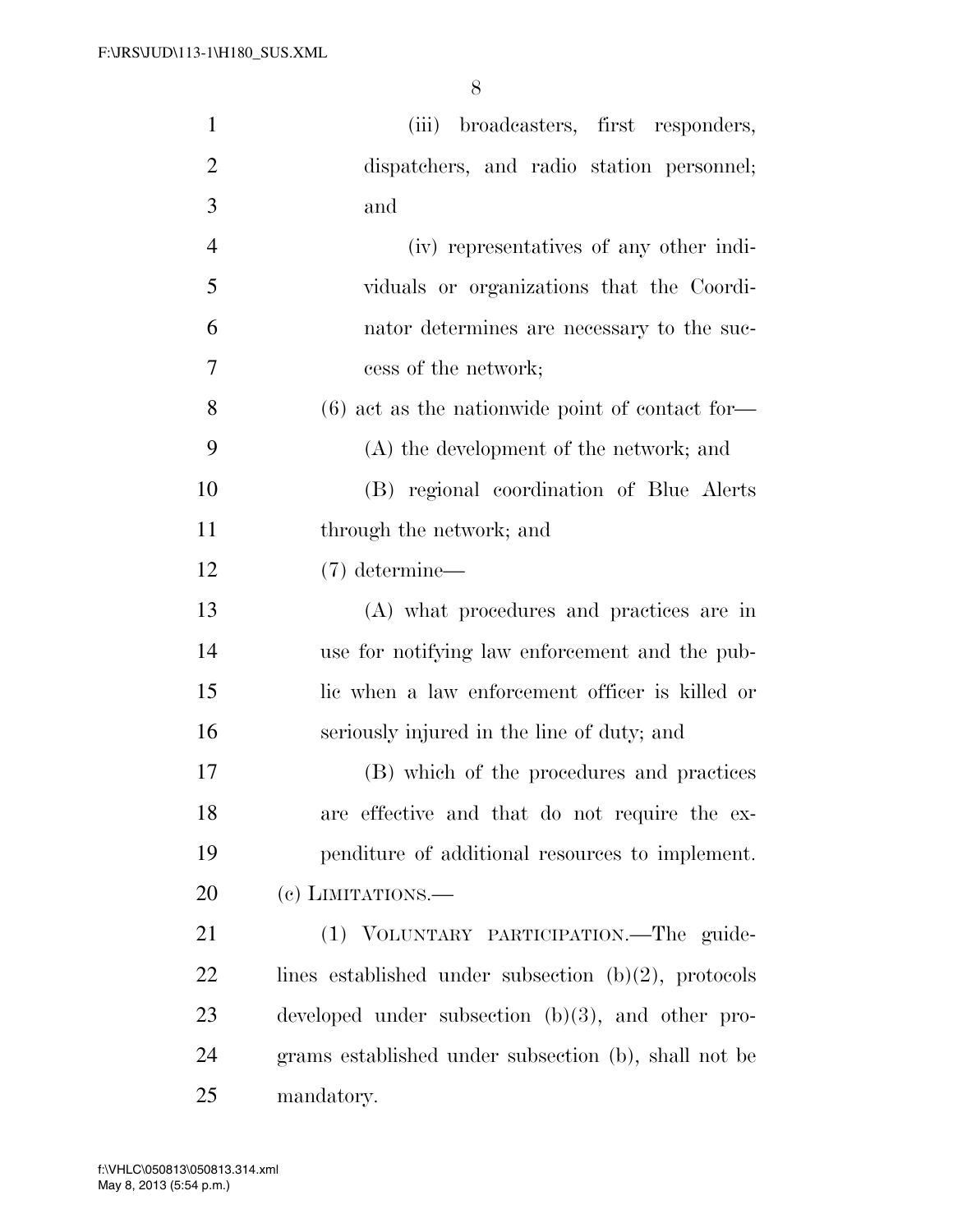| $\mathbf{1}$   | (2) DISSEMINATION OF INFORMATION.—The                      |
|----------------|------------------------------------------------------------|
| $\overline{2}$ | guidelines established under subsection $(b)(2)$ shall,    |
| 3              | to the maximum extent practicable (as determined           |
| $\overline{4}$ | by the Coordinator in consultation with law enforce-       |
| 5              | ment agencies of States and units of local govern-         |
| 6              | ment), provide that appropriate information relating       |
| 7              | to a Blue Alert is disseminated to the appropriate         |
| 8              | officials of law enforcement agencies, public health       |
| 9              | agencies, and other agencies.                              |
| 10             | (3) PRIVACY AND CIVIL LIBERTIES PROTEC-                    |
| 11             | TIONS.—The guidelines established under subsection         |
| 12             | $(b)$ shall—                                               |
| 13             | (A) provide mechanisms that ensure that                    |
| 14             | Blue Alerts comply with all applicable Federal,            |
| 15             | State, and local privacy laws and regulations;             |
| 16             | and                                                        |
| 17             | (B) include standards that specifically pro-               |
| 18             | vide for the protection of the civil liberties, in-        |
| 19             | cluding the privacy, of law enforcement officers           |
| 20             | who are seriously injured or killed in the line of         |
| 21             | duty and the families of the officers.                     |
| 22             | (d) COOPERATION WITH OTHER AGENCIES.-The                   |
| 23             | Coordinator shall cooperate with the Secretary of Home-    |
| 24             | land Security, the Secretary of Transportation, the Chair- |
| 25             | man of the Federal Communications Commission, and ap-      |